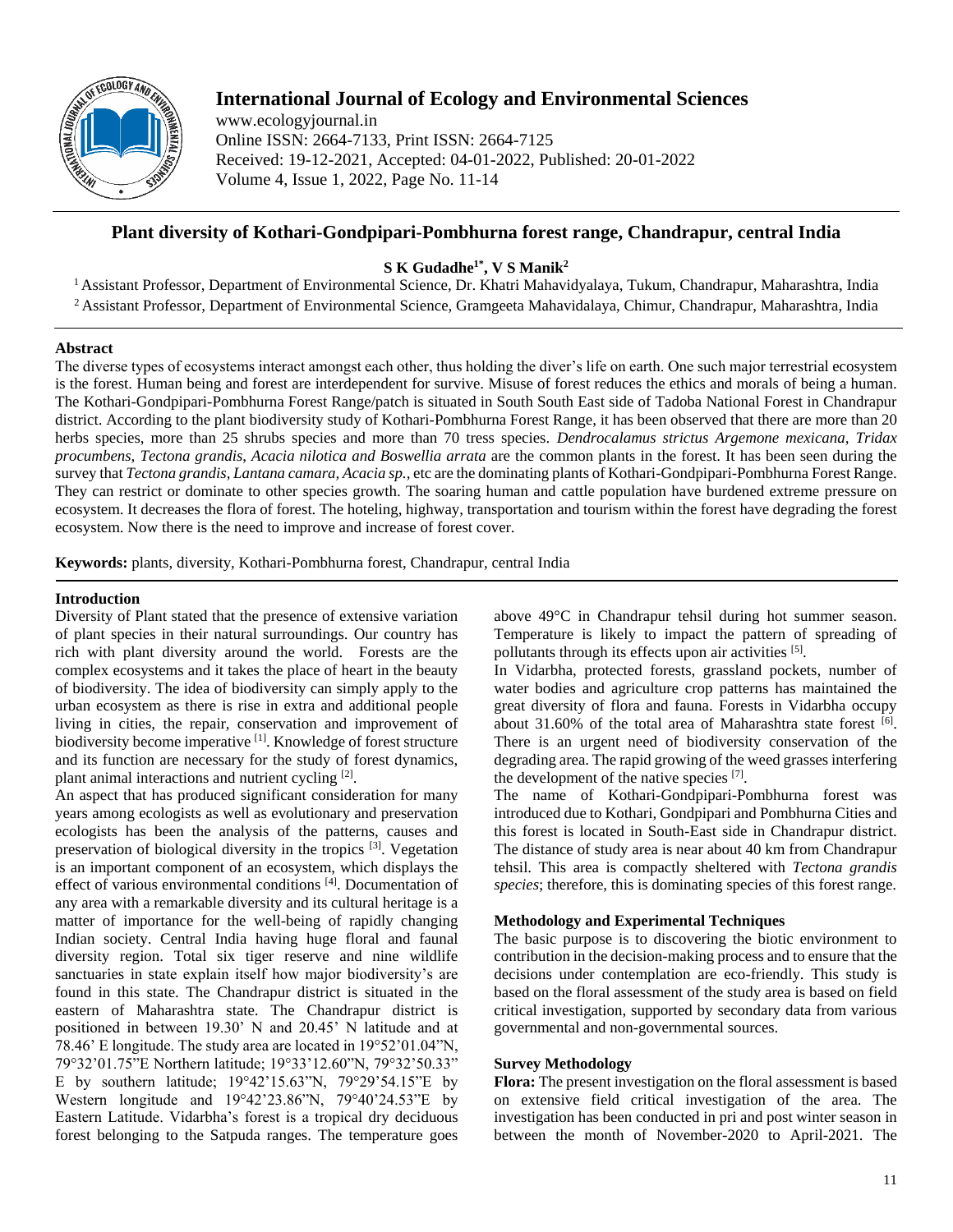anonymous plant species were acknowledged with the help of secondary sources like degree colleges and forest department. Also, the collection of plant species, data was also composed with vernacular names of plant species made by local inhabitants. The other relevant data on plant diversity, economically important plant species and medicinal plant, rare and endangered species in the study area have been collected during site visit and from different secondary sources [8].

#### **The Observations of Kothari-Gondpipari-Pombhurna Forest Range**

The present investigation was done in Chandrapur district. Chandrapur district is located in Maharashtra state of India. The Kothari-Gondpipari-Pombhurna cities is surrounded by large trees and dry deciduous forest types. This area is rich with wild variety of medicinal herbs, shrubs and trees and diversity in faunas.

#### **Observations and Results**

**Plant Diversity of Kothari-Gondpipari-Pombhurna Forest Range:** This forest is rich in flora species in **herbs** like Bamboo (*Dendrocalamus strictus*), Tarota (*Cassia tora*), Tikhadi (*Cymbopogon martini*) in Table 1, Shrubs like Banrahar (*Flemingia Semialata*), Ghaneri (*Lantana camera*), Dudhi (*Wrightia tinctoria*), Nirgudi (*Vitex negundo*), Zingrool (*Grewia orbiculata*) in Table 2. and in Trees like Sagwan (*Tectona grandis*), Palas (*Butia monosperma),* Khair (*Acacia catechu*), Neem (*Azadirachta indica*), *Calotropis procera*, *sps.*, *Ficussps*. in Table 3 respectively.

#### **Discussion**

Forest is the place for nourishment of human being. Diversity is a shifting factor with the time period and amendment in the environmental conditions. But due to apparatus and new

techniques of human activities and its effect causes the normal methods of destruction of species into an exponential way. In the heart of Kothari-Gondpipari-Pombhurna forest range is blessed with more than 20 herbs species, more than 25 shrubs species and more than 70 tress species. After the survey and observation of Kothari-Gondpipari-Pombhurna forest range, it is observed that the species like *Parthenium sp., Cassia sp., Dendrocalamus sp., Vitex sp., Ageratum sp., Argemone mexicana, Alternanthera sp*. are spreading at faster rate causing delimiting the spread of many herbaceous species like *Cassia tora*, Sesbania sp. are threaten them to extinction. Pollution, human disturbance, cropping activity, industrial development, transportation, manipulation in using forest wealth and upsurge in temperature are also playing important role up to large level accountable for the health and variation of forest. The greatness of the effect of human activities on global diversity has been recognized at several structural levels. However, although there have been many studies of the impact of local-scale vagaries in land use (e.g. logging) on the richness of groups of plants [9]. It has been recommended that the effect of development (urbanization) on the forest wealth be contingent on the comparative status of amendment of original habitats and the increase in new habitats created by urban development [10].

#### **Conclusion**

It is concluded that the due to speedy progress and expansion in the urbanization, industrial development and in many developing sectors, the threat to the local plant diversity is upsurges in the alarming rate. There is an crucial requirement of plant diversity protection of the humiliating area. With respect to Kothari-Gondpipari-Pombhurna forest range, this forest consists of the more than 20 herbs species, more than 25 shrubs species and more than 70 tress species. The fast growing of the weed grasses intrusive the expansion of the inherent species.

| Sr. No. | <b>Local Name</b> | <b>Scientific Name</b>   | Sr. No. | <b>Local Name</b> | <b>Scientific Name</b> |
|---------|-------------------|--------------------------|---------|-------------------|------------------------|
|         | Bamboo            | Dendrocalamus strictus   | 13      | Kunda             | Ischoemum pilosum      |
|         | Bhurbhusi         | Eragrostis tenella       | 14      | Kusal             | Heteropogon contortus  |
|         | Divali            | Tephrosia hamiltonii     | 15      | Mushan            | Iseilema laxum         |
| 4       | Dongri gavat      | Chrysopogon montana      | 16      | Paonia            | Sehima sulcatum        |
|         | Duswa             | Cynodon dactylon         | 17      | Pivili tilwan     | Cleome viscosa         |
| 6       | Gajargawat        | Parthenium hysterophorus | 18      | Pivla Dhotra      | Argemone mexicana      |
|         | Gokru             | Tribulus terrestris      | 19      | <b>Bantulsi</b>   | Hyptis suaveolens      |
| 8       | Marwel            | Andropogon annulatus     | 20      | Rantur            | Atylosia scarabaeoides |
| 9       | Hamata            | Stylosanthes hamata      | 21      | Scabra            | Stylosanthes scabra    |
| 10      | Kans              | Saccharum spontaneum     | 22      | Sheda             | Sehima nervosum        |
|         | Khas              | Vetiveria zizanioides    | 23      | Tarota            | Cassia tora            |
| 12      | Kodmor            | Apluda varia             | 24      | Tikhadi           | Cymbopogon martini     |

**Table 1:** Diversity of Plants w.r.t. Herbs

| Table 2: Diversity of Plants w.r.t. Shrubs |  |  |  |
|--------------------------------------------|--|--|--|
|--------------------------------------------|--|--|--|

| Sr. No. | <b>Local Name</b> | <b>Scientific Name</b> | Sr. No. | <b>Local Name</b> | <b>Scientific Name</b>      |
|---------|-------------------|------------------------|---------|-------------------|-----------------------------|
|         | Banrahar          | Flemingia Semialata    | 14      | Kari              | Carrissa spinarium          |
|         | Bharati           | Gymnosporia spinosa    | 15      | Korat             | Barleria prionitis          |
|         | Chipti            | Desmodium pulchellum   | 16      | Kuda              | Holarrihena antidysenterica |
| 4       | Chillari          | Mimosa rubicaulis      | 17      | Muradsheng        | Helicteres isora            |
|         | Chillati          | Caesalpinia sepiaria   | 18      | Nirmali           | Strychnos potatorum         |
|         | Dudhi             | Wrightia tinctoria     | 19      | Neel              | Indigofera cassioides       |
|         | Dhavati           | Woodfordia floribunda  | 20      | Nirgudi           | Vitex negundo               |
| 8       | Dikamali          | Gardenia resinifera    | 21      | Parijatak         | Muctanihes arbitristis      |
| 9       | Ghaneri           | Lantana camera         | 22      | Phetra-safed      | Gardenia latifolia          |
| 10      | Kudursi           | Bridelia hamiltoniana  | 23      | Phetra-kala       | Tamilnadia uliginosa        |
|         | Kudmudi           | Gardenia gummifera     | 24      | Tarwar            | Cassia auriculata           |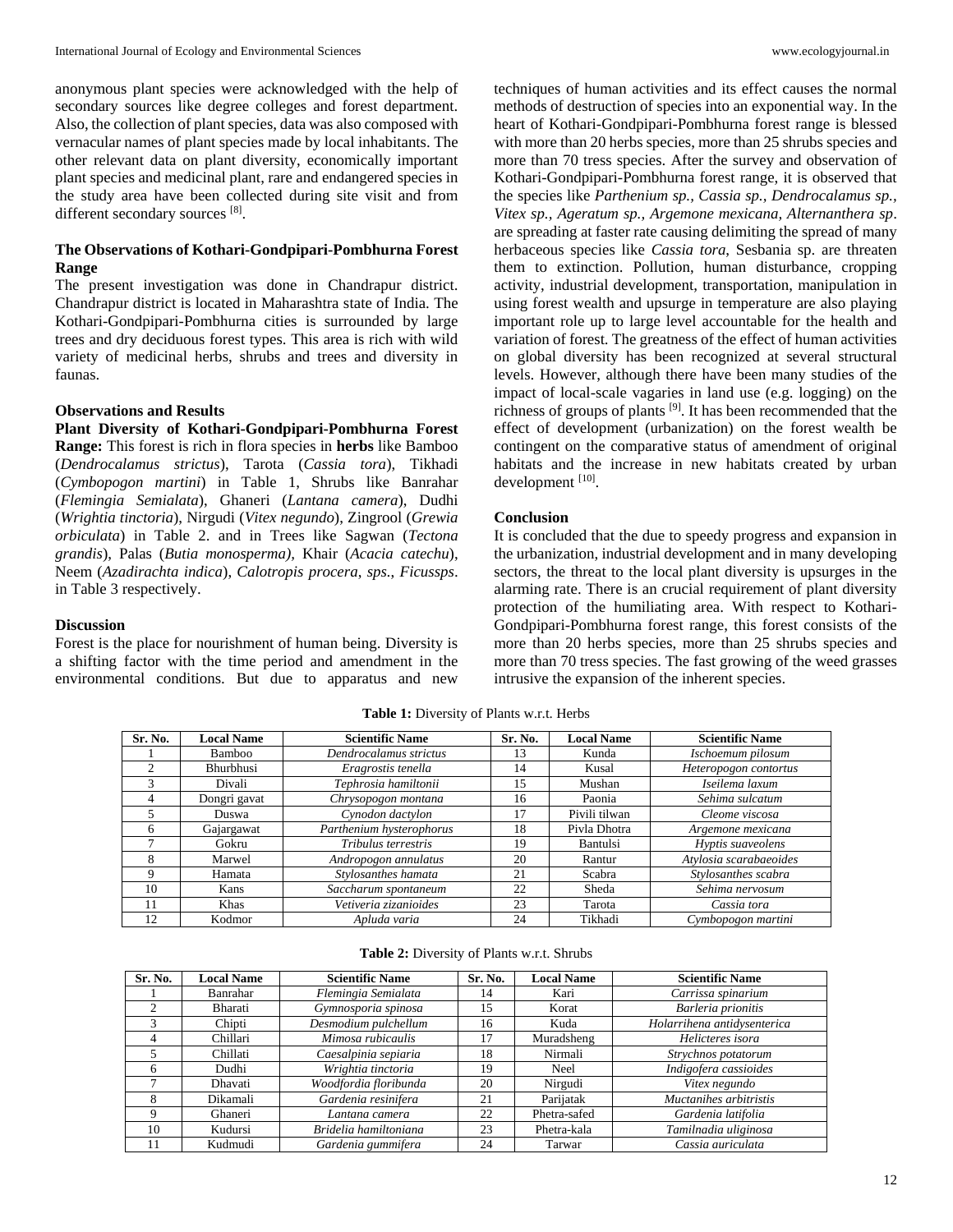| . . | Kharoti  | $\mathbf{v}$<br>Hirsuta<br>rewia<br>. | $\cap$<br><u>_</u> | $-1$<br>Waghoti          | horrida<br>Capparis  |
|-----|----------|---------------------------------------|--------------------|--------------------------|----------------------|
|     | <b>T</b> | viscosa                               | ,,                 | $\overline{\phantom{a}}$ | a orbiculata         |
|     | ∧harata  | Dodonaea                              | ZU.                | Zingrool                 | <i><b>Grewia</b></i> |

| Sr. No.        | <b>Local Name</b> | <b>Scientific Name</b>   | Sr. No. | <b>Local Name</b> | <b>Scientific Name</b>             |
|----------------|-------------------|--------------------------|---------|-------------------|------------------------------------|
| 1              | Char              | Buchanania lanzan        | 37      | Kala siras        | Albizia lebbek                     |
| $\overline{2}$ | Ain               | Terminalia alata         | 38      | Karai             | Millusa velutina                   |
| 3              | Bartondi          | Morinda tinctoria        | 39      | Karanj            | Pongamia pinnata                   |
| $\overline{4}$ | <b>Amaltas</b>    | Casssia fistula          | 40      | Karu              | Cassia siamea                      |
| $\overline{5}$ | Amta              | Bauhinia malabarica      | 41      | Khair             | Acacia catechu                     |
| 6              | Akashneem         | Millingtonia hortensis   | 42      | Kusum             | Scheleichera oleosa                |
| $\overline{7}$ | Aam               | Mangifera indica         | 43      | Kawat             | Limonia acidissima                 |
| 8              | Apta              | Bauhinia racemosa        | 44      | Kulu              | Sterculia urens                    |
| 9              | Aonla             | Emblica officinalis      | 45      | Khirni            | Manilkara haxandra                 |
| 10             | Arjuna            | Terminalia arjuna        | 46      | Kumbhi            | Careva arborea                     |
| 11             | Asah              | Lagrstroemia parviflora  | 47      | Kusug             | Schleichera oleosa                 |
| 12             | Babul             | Acacia Nilotica          | 48      | Lendia            | Lagerstroemia parviflora           |
| 13             | Bakain            | Melia azadirach          | 49      | Lokhandi          | Ixora arborea                      |
| 14             | Beheda            | Terminalia bellerica     | 50      | Medsing           | Dolichandrone falcata              |
| 15             | <b>Bel</b>        | Aegle marmelos           | 51      | Moha              | Madhuca longifolia                 |
| 16             | <b>Bhirra</b>     | Chloroxylon swietenia    | 52      | Maharukh          | Ailanthus excelsa                  |
| 17             | Biba              | Semecarpus anacardium    | 53      | Mokha             | Schrebera swietenoides             |
| 18             | Bija              | Pterocarpus marsupium    | 54      | Moyen             | Lannea coromandelica               |
| 19             | Bistendu          | Diospyros montana        | 55      | Neem              | Azadirachta indica                 |
| 20             | Bor               | Zizyphus mauritiana      | 56      | Parad             | Stereospemum Squaveolens           |
| 21             | Chandan           | Santalum album           | 57      | Paradi            | Stereospemum chelenoides           |
| 22             | Chichwa           | Albizzia odoratissima    | 58      | Pipal             | Ficus religiosa                    |
| 23             | Chinch            | Tamarindus indica        | 59      | Papada            | Garenia latifolia                  |
| 24             | Dahibaras         | Cordia macleodii         | 60      | Rohan             | Soymida febrifuga                  |
| 25             | Dhaman            | Grewia tilifolia         | 61      | Sagwan            | Tectona grandis                    |
| 26             | Dhawada           | Anogeissus latifolia     | 62      | Saja/Ain          | Terminalia alata                   |
| 27             | Dhoban            | Dalbergia paniculata     | 63      | Salai             | Boswellia serrata                  |
| 28             | Ghoti             | Zizyphus glaberrima      | 64      | Semal             | Bombax ceiba                       |
| 29             | Garari            | Cleistanthus collinus    | 65      | Shiwan            | Gmelina arborea                    |
| 30             | Gongal            | Cochlospermum religiosum | 66      | <b>Sirus</b>      | Albizzia lebbek & Albizzia procera |
| 31             | Haldu             | Adina cordifolia         | 67      | Sissoo            | Dalbergia sissoo                   |
| 32             | Hiwar             | Acacia leucophloea       | 68      | Sitaphal          | Annona squamosa                    |
| 33             | Hirda             | Terminalia chebula       | 69      | Surya             | Xylia xylocarpa                    |
| 34             | Jambhul           | Syzigium cumunii         | 70      | Tendu             | Diospyros melanoxylon              |
| 35             | Kalam             | Mitragyna parviflora     | 71      | Tiwas             | Ougenia oojeinensis                |
| 36             | Kakai             | Flacourtia indica        | 72      | Umber             | Ficus racemosa                     |

## **Table 3:** Diversity of Plants w.r.t. Trees